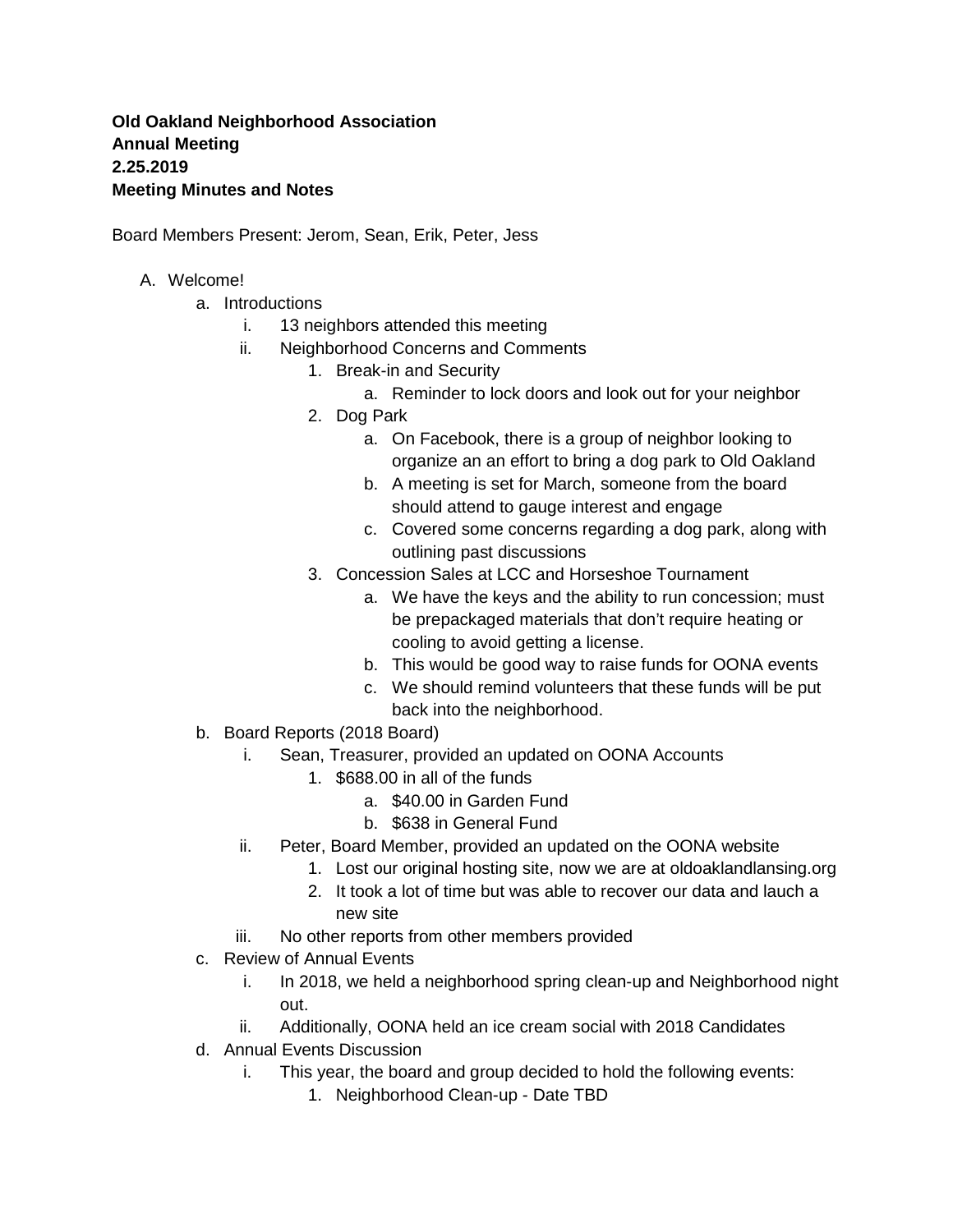- a. Will research coordinating with Ilovemycity.org
- 2. Neighborhood in Bloom May 18th
- 3. Halloween Party DATE TBD
- 4. Neighborhood Night Out Date August TBD
- ii. Dates will be determined at future board meetings with communication to neighbors to follow; Lisa offered to help with printing and distribution
- e. Neighborhood Watch Update
	- i. Sam provided an updated on Neighborhood Watch
	- ii. Awarded a \$100 grant for the neighborhood watch, should have this check soon.
	- iii. Looking for Block Captain to help distribute information and folders
		- 1. In the pasat we have had block captains to help welcome new residence and provide them additional information
		- 2. Additional information to follow
- f. Board Elections
	- i. Sam, Erik, Sean, Lisa and Peter were all nominated and accepted
	- ii. All seats were unopposed and new board was adopted by consensus
- g. Office Elections
	- i. Erik nominated to President/Chair; Accepted; unopposed
	- ii. Sean nominated to treasurer; accepted, unopposed
	- iii. Peter nominated to Vice-President/Chair; Accepted (reluctantly); unopposed
	- iv. Sam and Lisa will be at-large members; Erik will serve as or appoint secretary at each meeting
- h. Action Item: Approved \$150.00 for concession supplies and inventory
	- i. Moved by Erik, Seconded by Sam
	- ii. Motion Passes
- B. Discussion Item: Community Garden Discussion
	- a. Peter provided short history of the garden
		- i. Started in 2012 with the help of grant funding and lots of work
		- ii. Recently invasive species (Canadian Thistle) started to take over much of the garden. Process of removing is labor intensive and difficult; membership dropped in the garden.
			- 1. Garden Plan
				- a. All infrastructure including hoses and raised beds were removed; we tilled all of the weeds under and covered the garden for an entire season. We have planted ground cover to replace nutrients in the soil and control the weeds.
				- b. Plots will be smaller; map provided to members Next Garden meeting will be 6:30 pm on March 25th before next board meeting
	- b. Overall park update Sarah
		- i. Many have noticed the monitoring wells out at the park